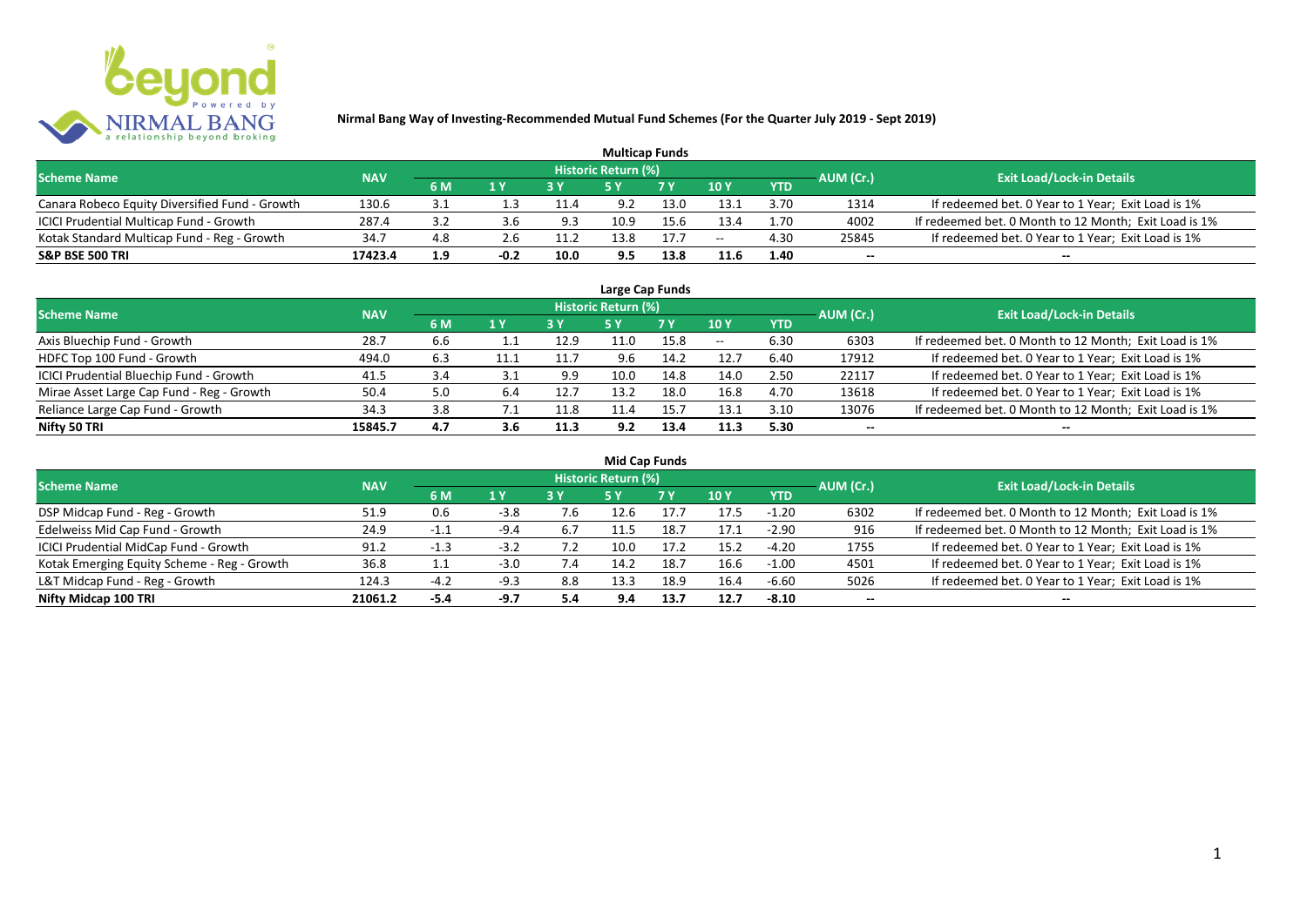

| Large & Midcap                                   |            |        |        |      |                            |                |      |            |           |                                                    |  |  |  |
|--------------------------------------------------|------------|--------|--------|------|----------------------------|----------------|------|------------|-----------|----------------------------------------------------|--|--|--|
| <b>Scheme Name</b>                               | <b>NAV</b> |        |        |      | <b>Historic Return (%)</b> |                |      |            | AUM (Cr.) | <b>Exit Load/Lock-in Details</b>                   |  |  |  |
|                                                  |            | 6 M    | 1 V    |      |                            | 7 <sub>V</sub> | 10Y  | <b>YTD</b> |           |                                                    |  |  |  |
| Canara Robeco Emerging Equities - Growth         | 89.1       |        | $-4.2$ | 10.8 | 14.8                       | 21.0           | 20.2 | 0.10       | 4929      | If redeemed bet. 0 Year to 1 Year; Exit Load is 1% |  |  |  |
| Invesco India Growth Opportunities Fund - Growth | 32.8       |        |        | 10.7 |                            | 155            | 13.4 | $-0.10$    | 1539      | If redeemed bet. 0 Year to 1 Year; Exit Load is 1% |  |  |  |
| NIFTY Large Midcap 250 TRI                       | 6896.9     | $-0.2$ | -2.8   | 9.8  | 10.7                       | 15.4           | 12.9 | $-1.40$    | $- -$     | $- -$                                              |  |  |  |

| <b>Focused Funds</b>             |            |     |        |      |                            |                |       |            |           |                                                       |  |  |  |
|----------------------------------|------------|-----|--------|------|----------------------------|----------------|-------|------------|-----------|-------------------------------------------------------|--|--|--|
| <b>Scheme Name</b>               | <b>NAV</b> |     |        |      | <b>Historic Return (%)</b> |                |       |            | AUM (Cr.) | <b>Exit Load/Lock-in Details</b>                      |  |  |  |
|                                  |            | 6 M | 4 V    |      | cν                         | 7 <sub>V</sub> | 10 Y  | <b>YTD</b> |           |                                                       |  |  |  |
| Axis Focused 25 Fund - Growth    | 27.2       | - 0 | -b.∠   | 12.8 | 12.8                       | 15.6           | $- -$ | 1.60       | 8044      | If redeemed bet. 0 Month to 12 Month; Exit Load is 1% |  |  |  |
| SBI Focused Equity Fund - Growth | 140.7      |     |        | 11.5 | 12.8                       | 16.6           | 18.9  | 6.4C       | 4864      | If redeemed bet. 0 Year to 1 Year; Exit Load is 1%    |  |  |  |
| <b>S&amp;P BSE 500</b>           | 14641.9    |     | $-1.4$ |      | 8.1                        | 12.2           | 10.0  | 0.70       | $- -$     | $- -$                                                 |  |  |  |

|                                                |            |        |         |                     |      | <b>Small Cap Funds</b> |       |            |           |                                                    |
|------------------------------------------------|------------|--------|---------|---------------------|------|------------------------|-------|------------|-----------|----------------------------------------------------|
| <b>Scheme Name</b>                             | <b>NAV</b> |        |         | Historic Return (%) |      |                        |       |            | AUM (Cr.) | <b>Exit Load/Lock-in Details</b>                   |
|                                                |            | 6 M    | 1 Y     |                     |      | 7 V                    | 10Y   | <b>YTD</b> |           |                                                    |
| Franklin India Smaller Companies Fund - Growth | 49.4       | -5.2   | -11.9   | 2.9                 | 11.1 | 20.2                   | 17.6  | -5.90      | 7369      | If redeemed bet. 0 Year to 1 Year; Exit Load is 1% |
| HDFC Small Cap Fund - Growth                   | 39.7       | $-5.7$ | -75     | 11.0                | 13.2 | 16.9                   | 14.8  | $-6.80$    | 8427      | If redeemed bet. 0 Year to 1 Year; Exit Load is 1% |
| L&T Emerging Businesses Fund - Reg - Growth    | 22.4       | $-6.9$ | $-12.3$ | 10.1                | 13.1 | $\sim$                 | $- -$ | $-9.80$    | 6079      | If redeemed bet. 0 Year to 1 Year; Exit Load is 1% |
| Nifty Smallcap 100 TRI                         | 7030.7     | -8.1   | $-17.8$ | $-0.2$              | 3.0  |                        | 9.4   | $-10.30$   | $- -$     | $- -$                                              |

# **ELSS Schemes (Tax Saving u/s 80-C)**

| <b>Scheme Name</b>                            | <b>NAV</b> |      |        | <b>Historic Return (%)</b> |           |                          |               |            | AUM (Cr.) | <b>Exit Load/Lock-in Details</b> |
|-----------------------------------------------|------------|------|--------|----------------------------|-----------|--------------------------|---------------|------------|-----------|----------------------------------|
|                                               |            | 6 M  | $A$ Y  |                            | <b>5Y</b> | 7Y                       | 10Y           | <b>YTD</b> |           |                                  |
| Aditya Birla Sun Life Tax Relief 96 - Growth  | 29.4       | -3.5 | -6.2   | 8.3                        | 11.8      | 16.9                     | 13.2          | -4.90      | 8850      | Nil                              |
| Axis Long Term Equity Fund - Growth           | 44.0       | 6.8  | $-1.9$ | 10.7                       | 12.9      | 19.5                     | $\sim$ $\sim$ | 2.60       | 19718     |                                  |
| IDFC Tax Advantage (ELSS) Fund - Reg - Growth | 53.5       | 1.4  | $-2.9$ | 9.8                        | 11.0      | 16.3                     | 14.7          | $-0.90$    | 2060      |                                  |
| Invesco India Tax Plan - Growth               | 48.9       | 0.7  | $-4.0$ | 9.2                        | 11.4      | 16.4                     | 15.1          | $-0.20$    | 878       | Nil                              |
| Mirae Asset Tax Saver Fund - Reg - Growth     | 17.5       | 5.3  |        | 15.8                       | $- -$     | $\overline{\phantom{a}}$ | $- -$         | 4.80       | 2202      | Nil                              |
| <b>S&amp;P BSE 200 TRI</b>                    | 5638.5     | 2.7  | 1.2    | 10.5                       | 9.8       | 14.0                     | 11.6          | 2.40       | $- -$     | $- -$                            |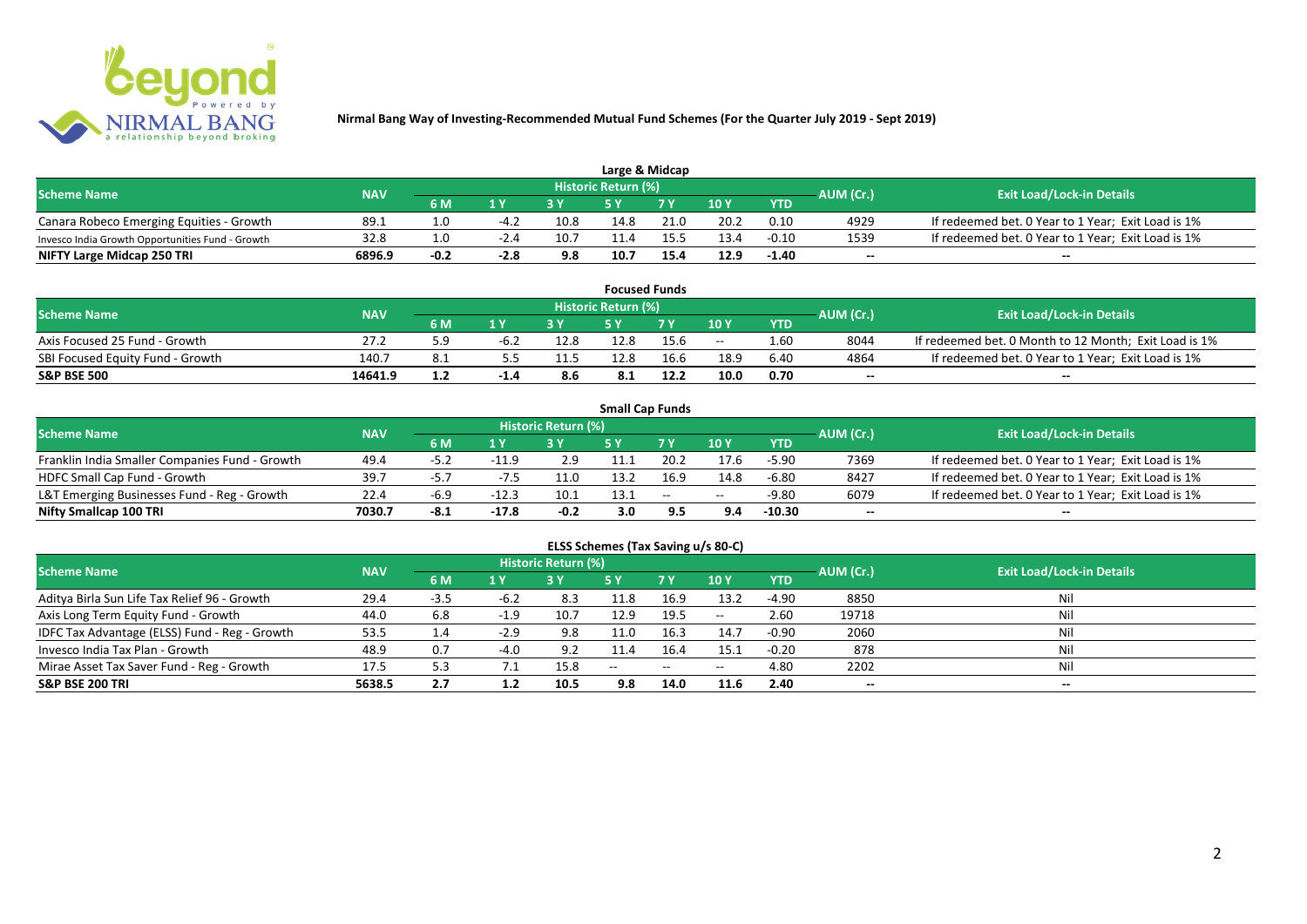

| <b>Contra/Value Fund</b>                  |            |                  |        |                     |      |      |        |            |           |                                                    |  |  |  |
|-------------------------------------------|------------|------------------|--------|---------------------|------|------|--------|------------|-----------|----------------------------------------------------|--|--|--|
| <b>Scheme Name</b>                        | <b>NAV</b> |                  |        | Historic Return (%) |      |      |        |            | AUM (Cr.) | <b>Exit Load/Lock-in Details</b>                   |  |  |  |
|                                           |            | 6 M              | 1 Y    |                     |      | 7Y   | $-10Y$ | <b>YTD</b> |           |                                                    |  |  |  |
| Kotak India EQ Contra Fund - Reg - Growth | 51.0       | 2.6              | -0.4   | 11.6                | 10.4 | 14.1 | 12.4   | 1.90       | 865       | If redeemed bet. 0 Year to 1 Year; Exit Load is 1% |  |  |  |
| Invesco India Contra Fund - Growth        | 45.9       | 0.3              | $-2.4$ | 11.7                |      |      | 14.7   | $-1.00$    | 4027      | If redeemed bet. 0 Year to 1 Year; Exit Load is 1% |  |  |  |
| UTI Value Opportunities Fund - Growth     | 59.1       | 2.1              | -2.4   | 6.8                 | b.5  |      | 11.7   | 1.20       | 4493      | If redeemed bet. 0 Year to 1 Year; Exit Load is 1% |  |  |  |
| <b>S&amp;P BSE 500 TRI</b>                | 17423.4    | 1.9 <sub>2</sub> | $-0.2$ | 10.0                | 9.5  | 13.8 | 11.6   | 1.40       | $-$       | $- -$                                              |  |  |  |

| Sector/Thematic                                                           |            |        |        |                            |            |           |            |            |           |                                                    |  |  |  |
|---------------------------------------------------------------------------|------------|--------|--------|----------------------------|------------|-----------|------------|------------|-----------|----------------------------------------------------|--|--|--|
| <b>Scheme Name</b>                                                        | <b>NAV</b> |        |        | <b>Historic Return (%)</b> |            |           |            |            | AUM (Cr.) | <b>Exit Load/Lock-in Details</b>                   |  |  |  |
|                                                                           |            | 6 M    | 1 Y    | <b>3Y</b>                  | <b>5 Y</b> | <b>7Y</b> | 10Y        | <b>YTD</b> |           |                                                    |  |  |  |
| Canara Robeco Consumer Trends Fund - Reg - Growth                         | 37.5       | 0.0    | $-2.0$ | 11.1                       | 13.0       | 15.9      | $\sim$ $-$ | $-0.30$    | 337       | If redeemed bet. 0 Year to 1 Year; Exit Load is 1% |  |  |  |
| Mirae Asset Great Consumer Fund - Growth                                  | 32.7       | $-3.7$ | $-2.3$ | 12.1                       | 12.7       | 16.8      | $  \,$     | -4.50      | 802       | If redeemed bet. 0 Year to 1 Year; Exit Load is 1% |  |  |  |
| <b>ICICI Prudential Technology Fund - Growth</b>                          | 58.5       | $-1.6$ | 3.3    | 13.9                       | 11.3       | 18.7      | 19.4       | 3.20       | 445       | If redeemed bet. 0 Day to 15 Day; Exit Load is 1%  |  |  |  |
| Reliance Pharma Fund - Growth                                             | 141.2      | -6.9   | $-0.3$ |                            | 7.3        | 13.1      | 17.9       | $-5.60$    | 2420      | If redeemed bet. 0 Year to 1 Year; Exit Load is 1% |  |  |  |
| ICICI Prudential Banking and Financial Services Fund -<br>Retail - Growth | 65.0       | 6.6    | 9.2    | 15.1                       | 16.1       | 20.3      | 18.3       | 6.80       | 3354      | If redeemed bet. 0 Day to 15 Day; Exit Load is 1%  |  |  |  |
| Reliance Banking Fund - Growth                                            | 278.9      | 6.0    | 4.9    | 14.3                       | 13.2       | 16.4      | 16.4       | 5.30       | 3203      | If redeemed bet. 0 Year to 1 Year; Exit Load is 1% |  |  |  |
| <b>S&amp;P BSE 500 TRI</b>                                                | 17423.4    | 1.9    | $-0.2$ | 10.0                       | 9.5        | 13.8      | 11.6       | 1.40       | --        | --                                                 |  |  |  |

| <b>Dynamic Asset Allocation Funds</b>            |            |     |        |                            |               |               |       |            |                          |                                                         |  |  |  |
|--------------------------------------------------|------------|-----|--------|----------------------------|---------------|---------------|-------|------------|--------------------------|---------------------------------------------------------|--|--|--|
| <b>Scheme Name</b>                               | <b>NAV</b> |     |        | <b>Historic Return (%)</b> |               |               |       |            | AUM (Cr.)                | <b>Exit Load/Lock-in Details</b>                        |  |  |  |
|                                                  |            | 6 M | 1 Y    | 3Y                         | 5 Y           | .7 Y          | 10Y   | <b>YTD</b> |                          |                                                         |  |  |  |
| ICICI Prudential Balanced Advantage Fund - Reg - | 35.5       | 3.7 |        | 8.1                        | 9.4           | 13.3          | 12.6  | 3.30       | 28709                    | If redeemed bet. 0 Year to 1 Year; Exit Load is 1%      |  |  |  |
| Growth                                           |            |     |        |                            |               |               |       |            |                          |                                                         |  |  |  |
| Invesco India Dynamic Equity Fund - Growth       | 28.9       | 3.9 | $-1.2$ | 8.5                        | 9.2           | 13.7          | 12.1  | 4.50       | 966                      | If redeemed bet. 0 Month to 3 Month; Exit Load is 0.25% |  |  |  |
| Reliance Balanced Advantage Fund - Growth        | 90.7       | 3.8 | 5.8    | 9.4                        | 9.2           | 13.9          | 12.4  | 4.10       | 2040                     | If redeemed bet. 0 Month to 12 Month; Exit Load is 1%   |  |  |  |
| SBI Dynamic Asset Allocation Fund - Reg - Growth | 13.3       | 0.4 | 0.6    |                            | $\sim$ $\sim$ | $\sim$ $\sim$ | $- -$ | 1.30       | 687                      | If redeemed bet. 0 Month to 12 Month; Exit Load is 1%   |  |  |  |
| NIFTY 50 Hybrid Composite Debt 65:35 Index       | 9966.2     | 5.9 | 7.5    | 10.4                       | 9.4           | 11.8          | 10.4  | 6.30       | $\overline{\phantom{a}}$ | $- -$                                                   |  |  |  |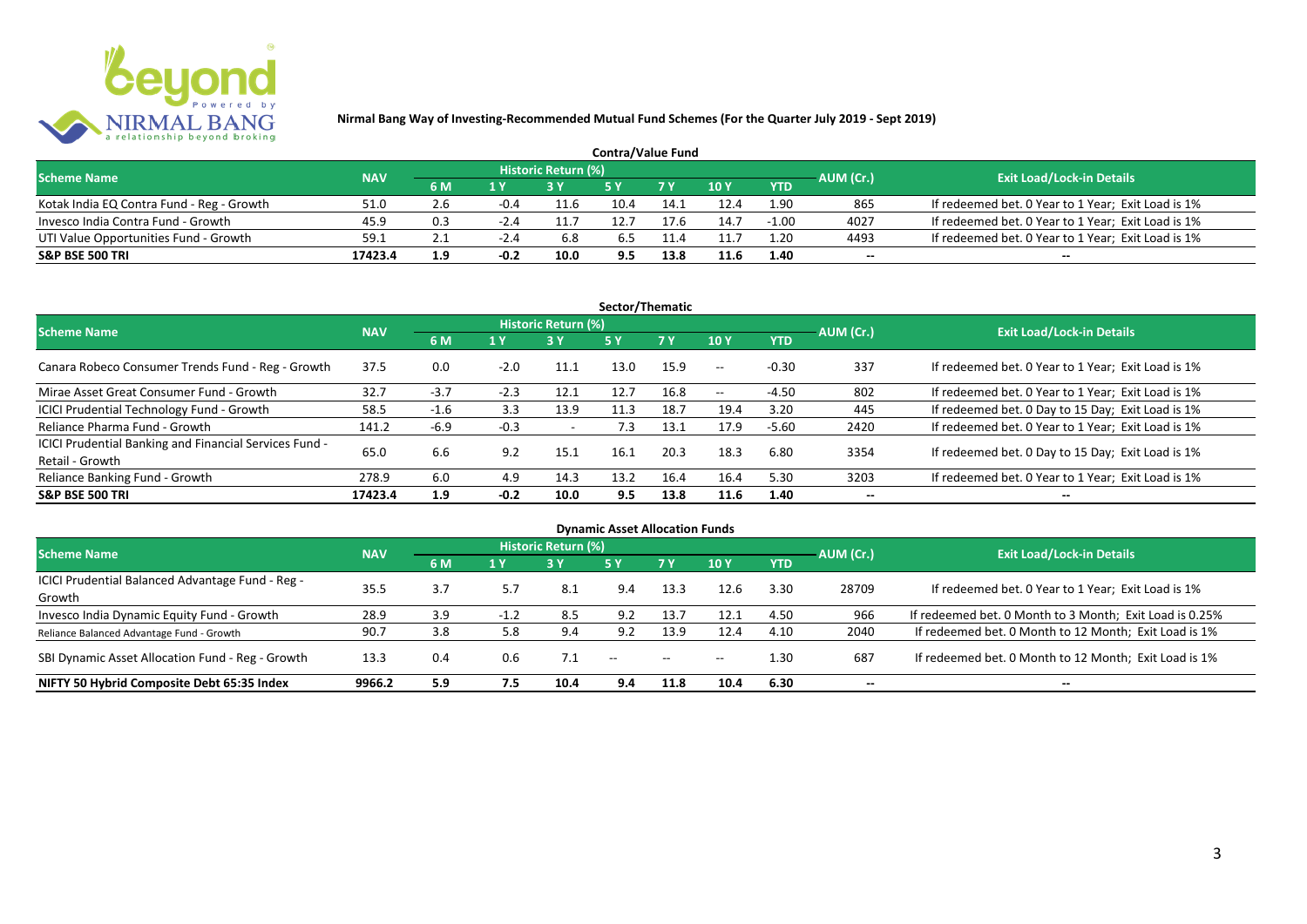

| <b>Hybrid Aggressive</b>                        |            |     |     |                            |                          |                          |                          |            |                          |                                                       |  |  |  |
|-------------------------------------------------|------------|-----|-----|----------------------------|--------------------------|--------------------------|--------------------------|------------|--------------------------|-------------------------------------------------------|--|--|--|
| <b>Scheme Name</b>                              | <b>NAV</b> |     |     | <b>Historic Return (%)</b> |                          |                          |                          |            | AUM (Cr.)                | <b>Exit Load/Lock-in Details</b>                      |  |  |  |
|                                                 |            | 6 M | 1 Y |                            | 5 Y                      | 7 Y                      | 10Y                      | <b>YTD</b> |                          |                                                       |  |  |  |
| HDFC Hybrid Equity Fund - Growth                | 53.4       | 4.0 | 4.6 | 7.0                        | 6.3                      |                          | 10.8                     | 3.90       | 22221                    | If redeemed bet. 0 Year to 1 Year; Exit Load is 1%    |  |  |  |
| ICICI Prudential Equity & Debt Fund - Growth    | 133.7      | 5.6 | 7.5 | 10.1                       | 11.2                     | 15.7                     | 14.6                     | 4.40       | 25617                    | If redeemed bet. 0 Year to 1 Year; Exit Load is 1%    |  |  |  |
| Mirae Asset Hybrid - Equity Fund - Reg - Growth | 14.8       | 5.8 | 7.8 | 11.1                       | $\overline{\phantom{a}}$ | $\overline{\phantom{a}}$ | $\overline{\phantom{a}}$ | 5.50       | 2196                     | If redeemed bet. 0 Year to 1 Year; Exit Load is 1%    |  |  |  |
| SBI Equity Hybrid Fund - Growth                 | 135.4      | 6.1 |     | 9.7                        |                          | 15.9                     | 12.7                     | 5.50       | 29832                    | If redeemed bet. 0 Month to 12 Month; Exit Load is 1% |  |  |  |
| Canara Robeco Equity Hybrid Fund - Growth       | 156.3      | 3.5 |     | 9.6                        | 10.6                     | 13.6                     | 13.3                     | 3.90       | 2316                     | If redeemed bet. 0 Year to 1 Year; Exit Load is 1%    |  |  |  |
| NIFTY 50 Hybrid Composite Debt 65:35 Index      | 9966.2     | 5.9 | 7.5 | 10.4                       | 9.4                      | 11.8                     | 10.4                     | 6.30       | $\overline{\phantom{a}}$ | $- -$                                                 |  |  |  |

| <b>Arbitrage Fund</b>                      |            |     |     |                            |     |  |     |      |           |                                                         |  |  |  |
|--------------------------------------------|------------|-----|-----|----------------------------|-----|--|-----|------|-----------|---------------------------------------------------------|--|--|--|
| <b>Scheme Name</b>                         | <b>NAV</b> |     |     | <b>Historic Return (%)</b> |     |  |     |      | AUM (Cr.) | <b>Exit Load/Lock-in Details</b>                        |  |  |  |
|                                            |            | 1 M | 3 M | 6 M                        |     |  | 2 V | YTD  |           |                                                         |  |  |  |
| IDFC Arbitrage Fund - Reg - Growth         | 23.8       | 6.8 |     |                            | 6.7 |  |     | 6.80 | 5498      | If redeemed bet. 0 Month to 1 Month; Exit Load is 0.25% |  |  |  |
| Kotak Equity Arbitrage Fund - Reg - Growth | 27.0       | 6.6 | 6.8 | 6.8                        | 6.6 |  |     | 6.50 | 13769     | If redeemed bet. 0 Day to 30 Day; Exit Load is 0.25%    |  |  |  |
| Reliance Arbitrage Fund - Growth           | 19.4       | 6.8 |     |                            | 6.7 |  |     | 6.80 | 8759      | If redeemed bet. 0 Month to 1 Month; Exit Load is 0.25% |  |  |  |

|                                          |            |       |       |                     |       | <b>Equity Saver</b> |                 |            |           |                                                       |
|------------------------------------------|------------|-------|-------|---------------------|-------|---------------------|-----------------|------------|-----------|-------------------------------------------------------|
| <b>Scheme Name</b>                       | <b>NAV</b> |       |       | Historic Return (%) |       |                     |                 |            | AUM (Cr.) | <b>Exit Load/Lock-in Details</b>                      |
|                                          |            | 6 M   | 1 V   |                     |       | 7 <sub>V</sub>      | 10 <sub>V</sub> | <b>YTD</b> |           |                                                       |
| Axis Equity Saver Fund - Reg - Growth    | 12.8       | 3.1   |       | 7.0                 | $- -$ | $--$                | $- -$           | 3.20       | 766       | If redeemed bet. 0 Month to 12 Month; Exit Load is 1% |
| HDFC Equity Savings Fund - Growth        | 36.8       | 3.5   |       | 8.6                 | 8.1   | a ว                 | 9.4             | 3.60       | 5422      | If redeemed bet. 0 Year to 1 Year; Exit Load is 1%    |
| Kotak Equity Savings Fund - Reg - Growth | 14.2       | 2.9   |       |                     | $-$   | $\sim$              | $- -$           | 2.60       | 2122      | If redeemed bet. 0 Year to 1 Year; Exit Load is 1%    |
| CRISIL Hybrid 50+50 - Moderate Index*    | $- -$      | $- -$ | $- -$ |                     | $- -$ | --                  |                 | $- -$      | $- -$     |                                                       |

|                                           |                                  |     |     |     |     | <b>Liquid Funds</b> |            |                 |           |                          |
|-------------------------------------------|----------------------------------|-----|-----|-----|-----|---------------------|------------|-----------------|-----------|--------------------------|
| <b>Scheme Name</b>                        | <b>Exit Load/Lock-in Details</b> |     |     |     |     |                     |            |                 |           |                          |
|                                           | <b>NAV</b>                       | 1W  | 2 W | 1 M | 3 M | 1 <sup>Y</sup>      | <b>YTM</b> | <b>Maturity</b> | AUM (Cr.) |                          |
| Axis Liquid Fund - Growth                 | 2110.1                           | 6.8 | 6.8 | 6.8 | 7.0 | 7.5                 | 6.5        | 0.11            | 27255     | Nil                      |
| IDFC Cash Fund - Reg - Growth             | 2304.6                           | 6.1 |     | 6.4 | 6.7 |                     | 6.3        | 0.08            | 10199     | Nil                      |
| Kotak Liquid Scheme - Reg - Growth        | 3853.0                           | 6.3 | 6.3 | 6.6 | 6.8 | 7.3                 | 6.5        | 0.10            | 29065     | Nil                      |
| Mirae Asset Cash Management Fund - Growth | 1992.3                           | 6.6 | 6.6 | 6.7 | 6.9 | 7.4                 | 6.4        | 0.11            | 3033      | Nil                      |
| <b>CRISIL Liquid Fund Index</b>           | $- -$                            | 7.0 | 7.0 | 7.0 | 7.2 | $-$                 | $- -$      | $- -$           | $- -$     | $\overline{\phantom{a}}$ |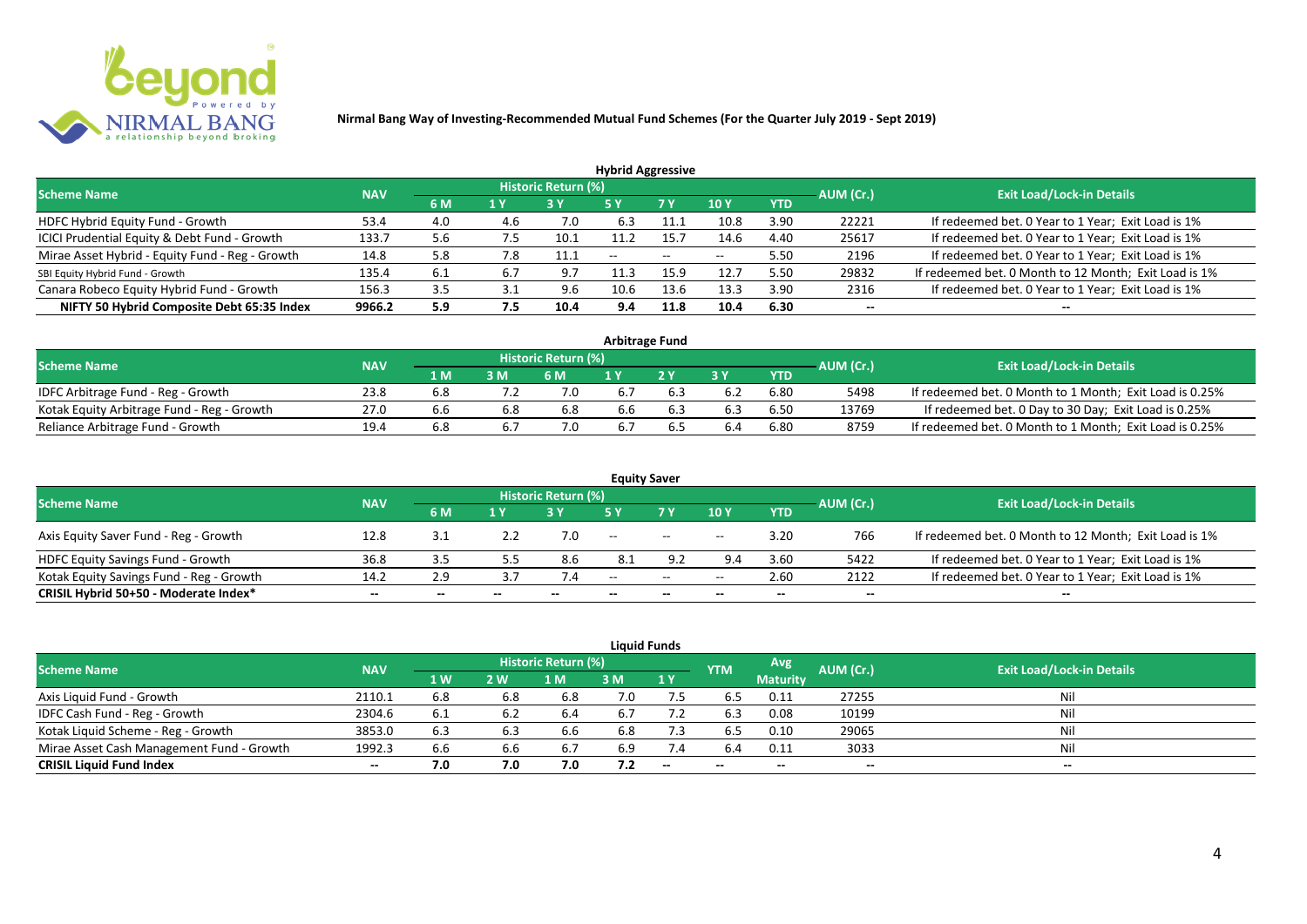

|                                               |            |     |     |                            | <b>Ultra Short Fund</b> |        |            |                 |           |                                  |
|-----------------------------------------------|------------|-----|-----|----------------------------|-------------------------|--------|------------|-----------------|-----------|----------------------------------|
| <b>Scheme Name</b>                            | <b>NAV</b> |     |     | <b>Historic Return (%)</b> |                         |        | <b>YTM</b> | Avg             | AUM (Cr.) | <b>Exit Load/Lock-in Details</b> |
|                                               |            | 1 M | 3 M | 6 M                        | 1 Y                     |        |            | <b>Maturity</b> |           |                                  |
| HDFC Ultra Short Term Fund - Reg - Growth     | 10.7       | ۵۰  | 8.1 | 8.3                        | $  \,$                  | $\sim$ | ٠3         | 0.50            | 6847      | Nil                              |
| IDFC Ultra Short Term Fund - Reg - Growth     | 10.9       | 8.8 |     | 8.4                        | 8.5                     | $\sim$ |            | 0.46            | 2858      | Nil                              |
| SBI Magnum Ultra Short Duration Fund - Growth | 4248.4     | 9.3 | 8.3 |                            | 8.4                     |        |            | 0.50            | 7858      | Nil                              |
| <b>NIFTY Ultra Short Duration Debt Index</b>  | 3879.3     | 8.6 | 8.3 | 8.2                        | 8.4                     | 7.6    | $- -$      | $- -$           | $- -$     | $- -$                            |

| <b>Money Market Fund</b>                                   |            |     |     |                     |       |                          |            |                 |           |                                  |  |  |  |  |
|------------------------------------------------------------|------------|-----|-----|---------------------|-------|--------------------------|------------|-----------------|-----------|----------------------------------|--|--|--|--|
| <b>Scheme Name</b>                                         | <b>NAV</b> |     |     | Historic Return (%) |       |                          | <b>YTM</b> | Avg             | AUM (Cr.) | <b>Exit Load/Lock-in Details</b> |  |  |  |  |
|                                                            |            | 1 M | 3M  | 6 M                 | 1Y    | 3Y                       |            | <b>Maturity</b> |           |                                  |  |  |  |  |
| Aditya Birla Sun Life Money Manager Fund - Reg -<br>Growth | 256.9      | 9.9 | 8.9 | 8.6                 | 8.6   | 7.6                      |            | 0.56            | 11329     | Nil                              |  |  |  |  |
| ICICI Prudential Money Market Fund - Reg - Growth          | 265.3      | 9.3 | 8.5 | 8.4                 | 8.3   | 7.4                      |            | 0.40            | 8776      | Nil                              |  |  |  |  |
| Reliance Money Market Fund - Growth                        | 2896.8     | 9.5 | 8.7 | 8.6                 | 8.6   | 7.5                      |            | 0.45            | 3277      | Nil                              |  |  |  |  |
| UTI Money Market Fund - Reg - Growth                       | 2153.7     | 9.7 | 8.7 | 8.6                 | 8.6   | 7.5                      | 7.3        | 0.69            | 5786      | Nil                              |  |  |  |  |
| <b>CRISIL Liquid Fund Index</b>                            | $- -$      | 7.0 | 7.2 | $- -$               | $- -$ | $\overline{\phantom{a}}$ | $- -$      | $- -$           | $- -$     | $\overline{\phantom{a}}$         |  |  |  |  |

| <b>Short Term Fund</b>                          |            |      |     |                            |     |           |            |                 |                  |                                  |  |  |  |  |
|-------------------------------------------------|------------|------|-----|----------------------------|-----|-----------|------------|-----------------|------------------|----------------------------------|--|--|--|--|
| <b>Scheme Name</b>                              | <b>NAV</b> |      |     | <b>Historic Return (%)</b> |     |           | <b>YTM</b> | Avg             | <b>AUM (Cr.)</b> | <b>Exit Load/Lock-in Details</b> |  |  |  |  |
|                                                 |            | 1 M' | 3 M | 6 M                        | 1 Y | <b>3Y</b> |            | <b>Maturity</b> |                  |                                  |  |  |  |  |
| HDFC Short Term Debt Fund - Growth              | 21.3       | 13.2 |     | 10.1                       | 9.2 |           | 8.0        | 2.32            | 7992             | Nil                              |  |  |  |  |
| IDFC Bond Fund - Short Term Plan - Reg - Growth | 39.1       | 12.0 |     | 10.2                       | 9.5 |           |            | 2.16            | 8021             | Nil                              |  |  |  |  |
| Kotak Bond Short Term Plan - Reg - Growth       | 35.9       | 12.8 |     | 10.5                       | 9.4 |           |            | 2.80            | 9143             | Nil                              |  |  |  |  |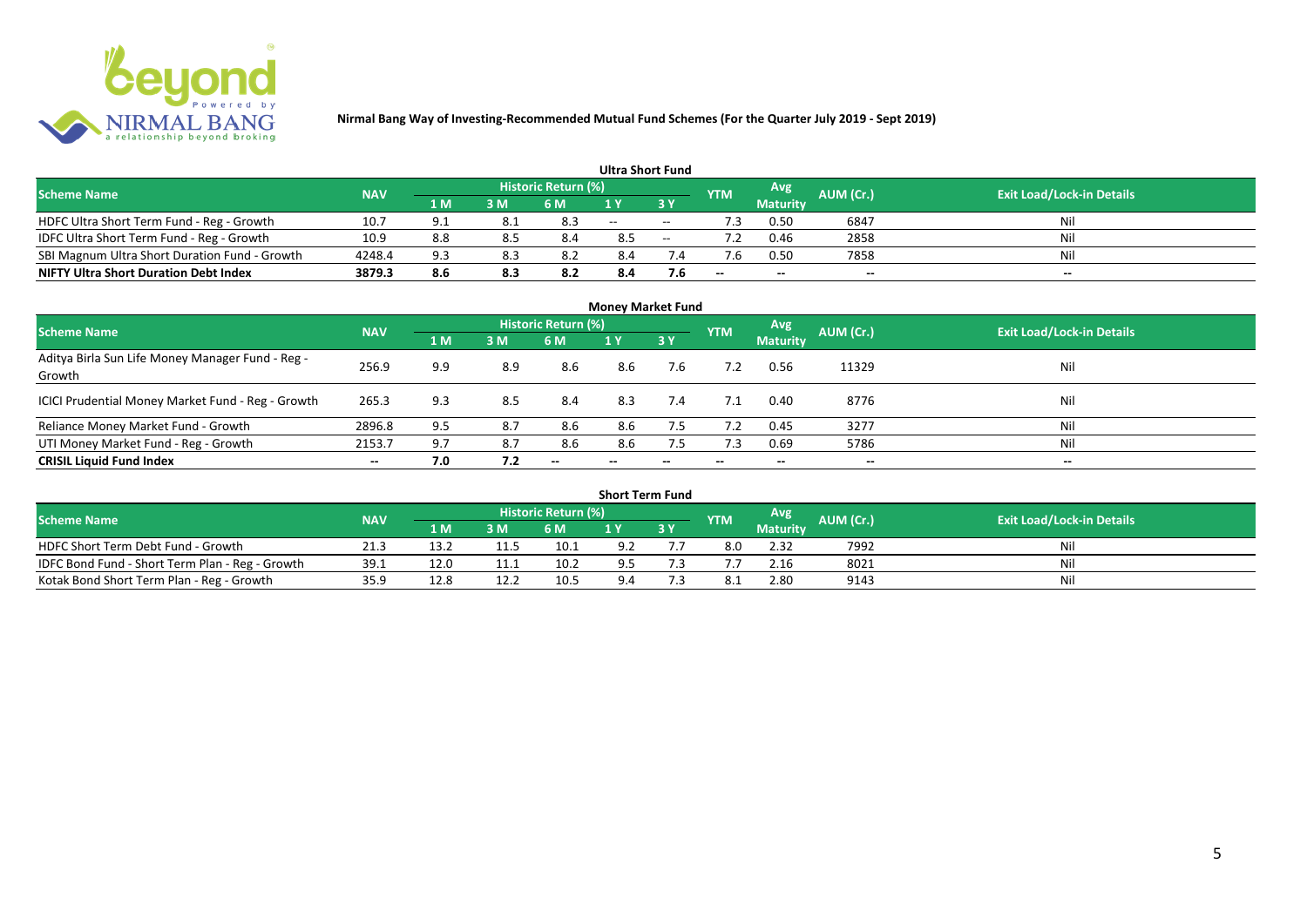

| <b>Low Duration Fund</b>                  |            |     |     |                            |     |  |            |          |           |                                  |  |  |  |  |
|-------------------------------------------|------------|-----|-----|----------------------------|-----|--|------------|----------|-----------|----------------------------------|--|--|--|--|
| <b>Scheme Name</b>                        | <b>NAV</b> |     |     | <b>Historic Return (%)</b> |     |  | <b>YTM</b> | Avg      | AUM (Cr.) | <b>Exit Load/Lock-in Details</b> |  |  |  |  |
|                                           |            | 1 M | 3 M | 6 M                        | 1 Y |  |            | Maturity |           |                                  |  |  |  |  |
| <b>HDFC Low Duration Fund - Growth</b>    | 40.1       | a ' |     | 8.4                        | 8.0 |  |            | 0.87     | 15150     | Nil                              |  |  |  |  |
| Canara Robeco Savings Fund - Reg - Growth | 30.0       |     | 8.8 | -8.5                       | 8.2 |  | '.4        | 0.83     | 1060      | Nil                              |  |  |  |  |
| IDFC Low Duration Fund - Reg - Growth     | 27.2       |     | 9.0 | 8.8                        | 8.5 |  |            | 0.79     | 3890      | Nil                              |  |  |  |  |

| <b>Banking &amp; PSU Bond Funds</b>                                                                                                                |      |      |      |      |      |    |     |                 |      |    |  |  |  |  |
|----------------------------------------------------------------------------------------------------------------------------------------------------|------|------|------|------|------|----|-----|-----------------|------|----|--|--|--|--|
| <b>Historic Return (%)</b><br><b>Avg</b><br><b>AUM (Cr.)</b><br><b>Exit Load/Lock-in Details</b><br><b>NAV</b><br><b>Scheme Name</b><br><b>YTM</b> |      |      |      |      |      |    |     |                 |      |    |  |  |  |  |
|                                                                                                                                                    |      | 1 M  | 3 M  | 6 M  |      | 3Y |     | <b>Maturity</b> |      |    |  |  |  |  |
| HDFC Banking and PSU Debt Fund - Reg - Growth                                                                                                      | 15.5 | 13.3 | 12.5 | 10.8 |      |    | 8.4 | 2.84            | 3187 | Ni |  |  |  |  |
| Kotak Banking and PSU Debt Fund - Reg - Growth                                                                                                     | 43.9 | 16.0 | 16.7 | 12.7 | 10.9 |    | 7 Q | 4.27            | 1790 | Ni |  |  |  |  |
| IDFC Banking & PSU Debt Fund - Reg - Growth                                                                                                        | 16.6 | 14.9 | 14.5 | 12.5 | 11.3 |    | 7.8 | 3.62            | 6718 | Ni |  |  |  |  |

| <b>Corporate Bond Funds</b>                         |            |      |      |                     |      |           |            |                 |           |                                  |  |  |  |  |
|-----------------------------------------------------|------------|------|------|---------------------|------|-----------|------------|-----------------|-----------|----------------------------------|--|--|--|--|
| <b>Scheme Name</b>                                  | <b>NAV</b> |      |      | Historic Return (%) |      |           | <b>YTM</b> | Avg             | AUM (Cr.) | <b>Exit Load/Lock-in Details</b> |  |  |  |  |
|                                                     |            | 1 M  | 3 M  | 6 M                 |      | <b>3Y</b> |            | <b>Maturity</b> |           |                                  |  |  |  |  |
| ICICI Prudential Corporate Bond Fund - Reg - Growth | 19.7       | 13.1 | 12.0 | 10.7                | 9.3  | 7.6       | 8.1        | 2.16            | 7143      | Nil                              |  |  |  |  |
| HDFC Corporate Bond Fund - Growth                   | 21.6       | 17.2 | 15.7 | 12.8                | 10.8 | 8.2       | 7.9        | 4.21            | 12258     | Nil                              |  |  |  |  |
| Kotak Corporate Bond Fund - Std - Growth            | 2544.3     | 11.4 | 10.7 | 9.9                 | 9.3  | 8.1       | 7.9        | 1.61            | 2149      | Nil                              |  |  |  |  |